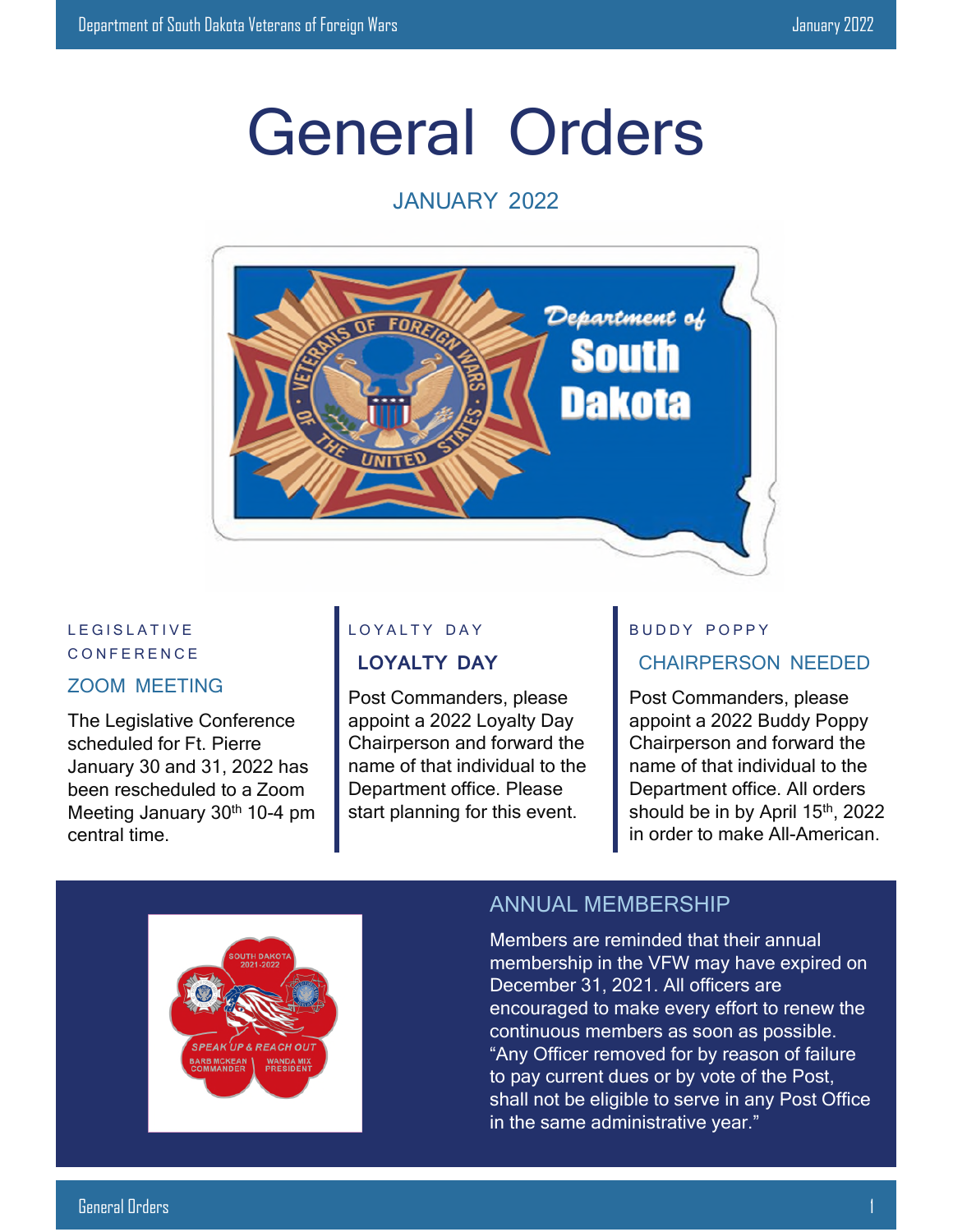Happy New Year! Here's to living on the edge a little more in 2022. As Hunter S. Thompson said: Life should not be a journey to the grave with the intention of arriving safely in a pretty and wellpreserved body, but rather to skid in broadside in a cloud of smoke, thoroughly used up, totally worn out, and loudly proclaiming "Wow! What a Ride!" – State Commander, Barbara McKean

## LEGISLATIVE CONFERENCE

ZOOM MEETING

Council of Administration, Legislative Conference is set for January 30<sup>th</sup>, 2022 at 10 am to 4 pm central standard time. The agenda is as follows, Zoom Link at the bottom:

#### Sunday, January 30th, 2022

| $10:00$ a.m.                 | Announce the VOD, Patriot's Pen and       |  |
|------------------------------|-------------------------------------------|--|
| <b>Teacher Award Winners</b> |                                           |  |
| 10:30 a.m.                   | <b>By-Law Committee Meeting</b>           |  |
| 11:00 a.m.                   | <b>Budget &amp; Audit Committees</b>      |  |
| $1:00$ a.m.                  | Legislative & other Committees            |  |
| 1:30 p.m.                    | <b>Council of Administration meetings</b> |  |
| 2:00 p.m.                    | <b>Chairman Reports and Training</b>      |  |

#### CLICK THE LINK BELOW FOR CONNECTION TO THE ZOOM MEETING:

https://us02web.zoom.us/j/81570575869?pwd=a2NxYTJs cUdLRTNyTzV2Zms3TjgvZz09

# IRS FORM 990:

All posts with a tax exemption status are advised that they must answer all questions on the IRS FORM 990. Submitting a copy of the Post Financial Statement in lieu of answering the questions will not be accepted. The IRS will return your form and you will be considered not in compliance. Report must be filed b the 15<sup>th</sup> day of the  $5<sup>th</sup>$  month following the close of the fiscal year.

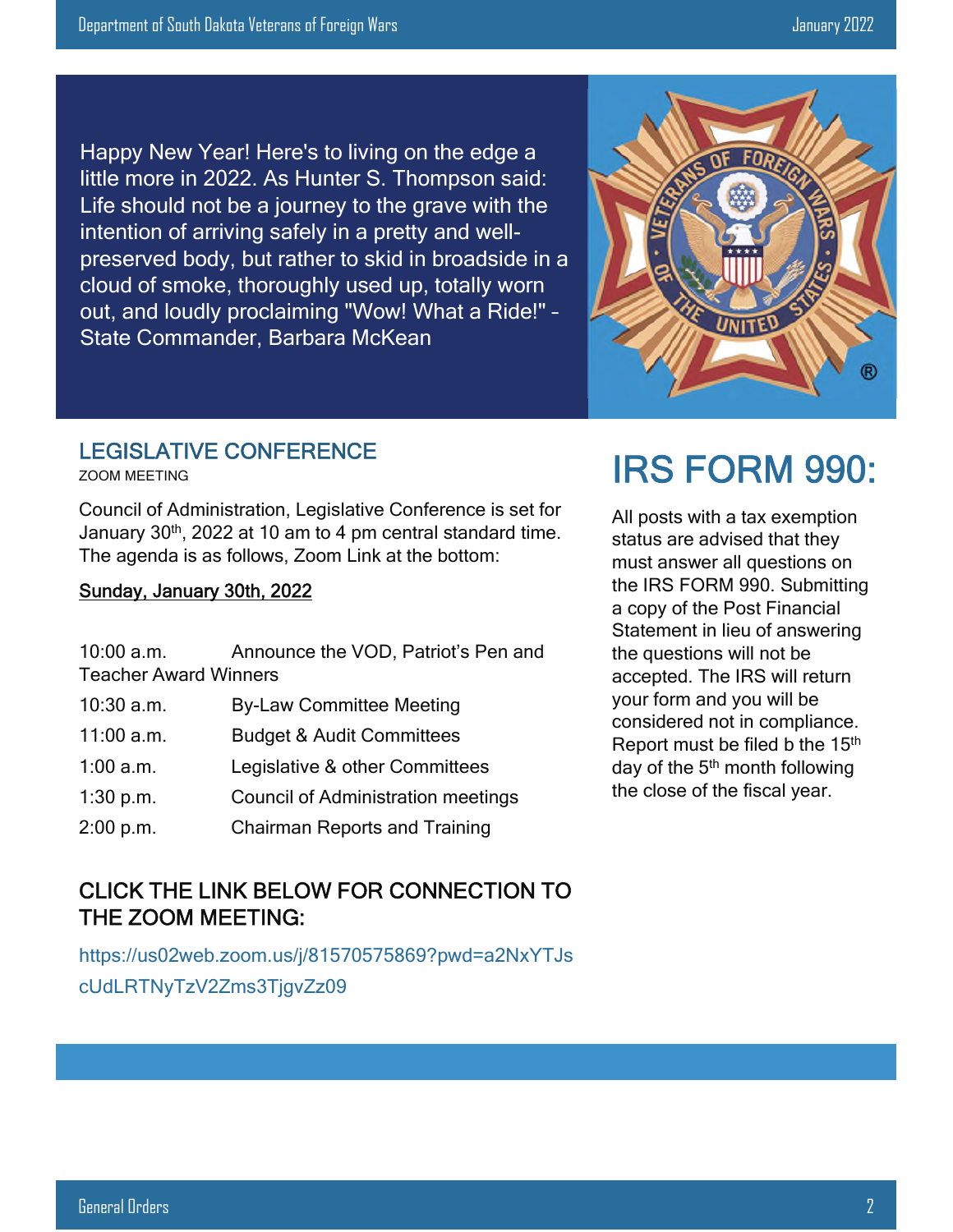#### SENDING IN MATERIAL FOR THE GENERAL ORDERS

ANYONE CAN PUBLISH INPUT

All Department Officers, State Chairpersons, and anyone else that wants to publish information in the General Orders must submit material to Department Headquarters by no later than the 25<sup>th</sup> of each month preceding the publication of the General Orders.

**The Department wants YOU to submit items to the General Orders!** 

District Meetings: Mid-Winter – Jan/Feb 2022

- District #1 Feb 20 at 1 pm at SF Post (Tom Hafner)
- District #4 Jan 16 at 2 pm at Watertown (Barbara McKean)
- District #6 Jan 16 at 1 pm via Zoom (Dave Baumiller)
- District #7 Feb 6 at 2 pm at Armour Post (Barbara McKean)
- District #10 Jan 9 at 10 am at RC Post (Keith Blume)

#### OFFICIAL:

#### **Anna Waltner**

Anna Waltner, Quartermaster / Adjutant Department of South Dakota Veterans of Foreign Wars

BY ORDER OF:

#### **Barbara McKean**

Barbara McKean, State Commander Department of South Dakota Veterans of Foreign Wars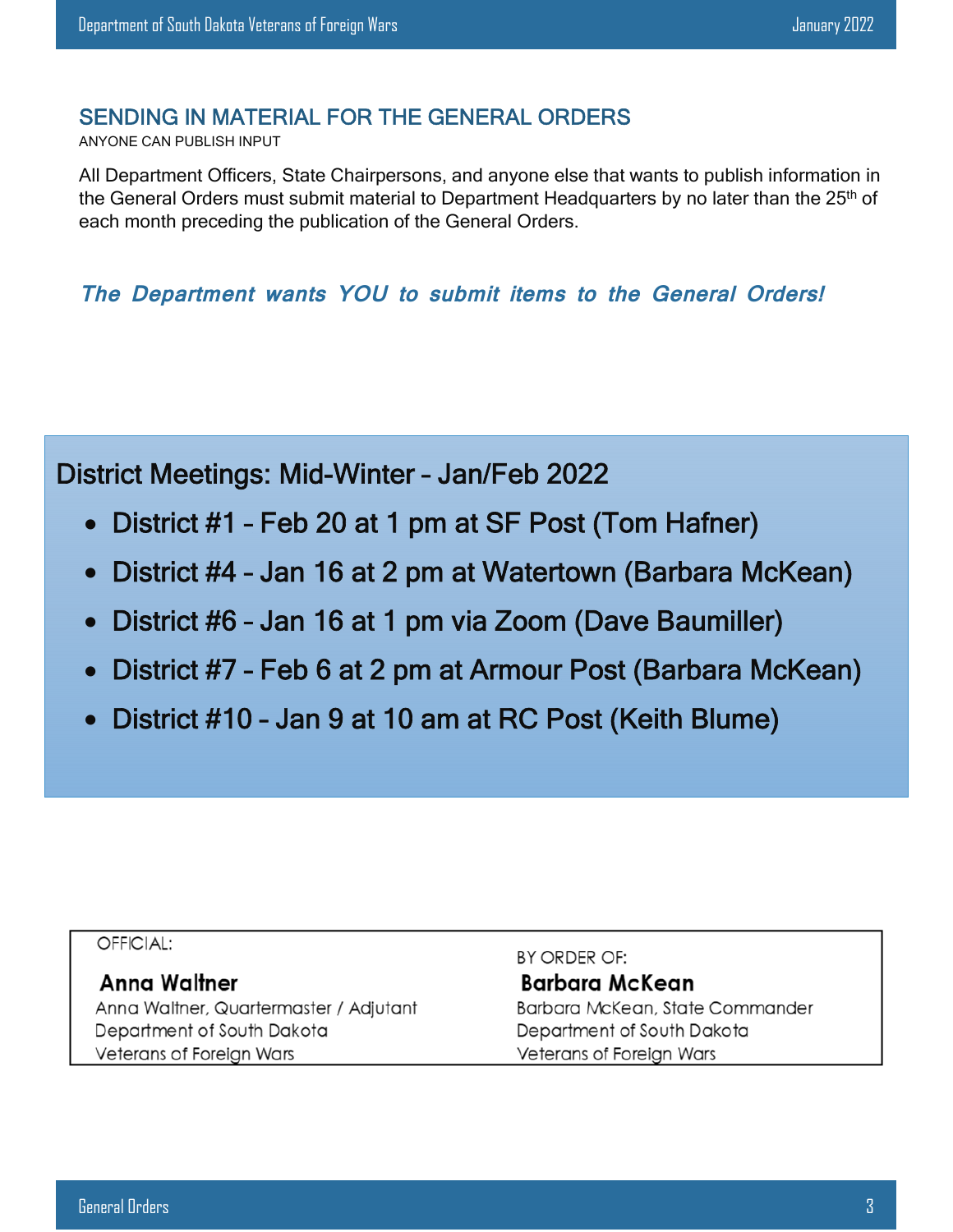Greeting Comrades,

Happy new year! 2022 is the beginning of a new chapter in this book called life. This is your year. Make it happen. As we look forward to the new year, let's resolve to recommit ourselves to the values we share. Wishing you a fresh start with renewed energy and confidence throughout the New Year.

Commanders Project Raffle Tickets. Please sell the tickets you have in your possession. Ticket stubs and money should be mailed to the Dept office. (flyer for raffle is attached in these GO's).

#### Please plan on attending our next State Meeting scheduled for Jan 30, 2022 via Zoom.

Reminder, requirements for All-American this year is:

- 1. Partner together with another organization in your community
- 2. Increase Community Service hours by 10% from last year
- 3. Sign up & Report in OMS Dashboard the name of 5 new members to Action Corps (this can be anyone, brother, mother, sister, friends etc. All they need to do is TEXT VFW to 50457).
- 4. Create & maintain Post Facebook account. Must have 2 administrators and must be active for 6-months prior to judging.
- 5. Donate \$100 to Veterans Military Service (VMS). This year those payments will be send directing to the SD Department office in Sioux Falls.
- 6. Achieve 100% +1 in Membership

Need help with the Dashboard updates? Let us know and we will set up a training session. This year every Post Adjutant MUST make their own updates in the OMS Dashboard with the number of new sign-ups for the Action Corps and your VOD and Patriots Pen numbers.

The Department of South Dakota VFW office is still featuring our members on the Department of South Dakota website who have proudly worn the uniform of our country and continue that legacy of service in their communities today. Please visit www.vfwsd.org to access this document (Weekly Social Media (Facebook under Department of South Dakota VFW) Highlight).

If there is anything I can do to assist, please give me a call. Thanks again for your support and I look forward to hearing from you.

#### Upcoming events:

District Meetings: Mid-Winter – Jan/Feb 2022

• District #1 - Feb 20 at 1 pm at SF Post (Tom Hafner)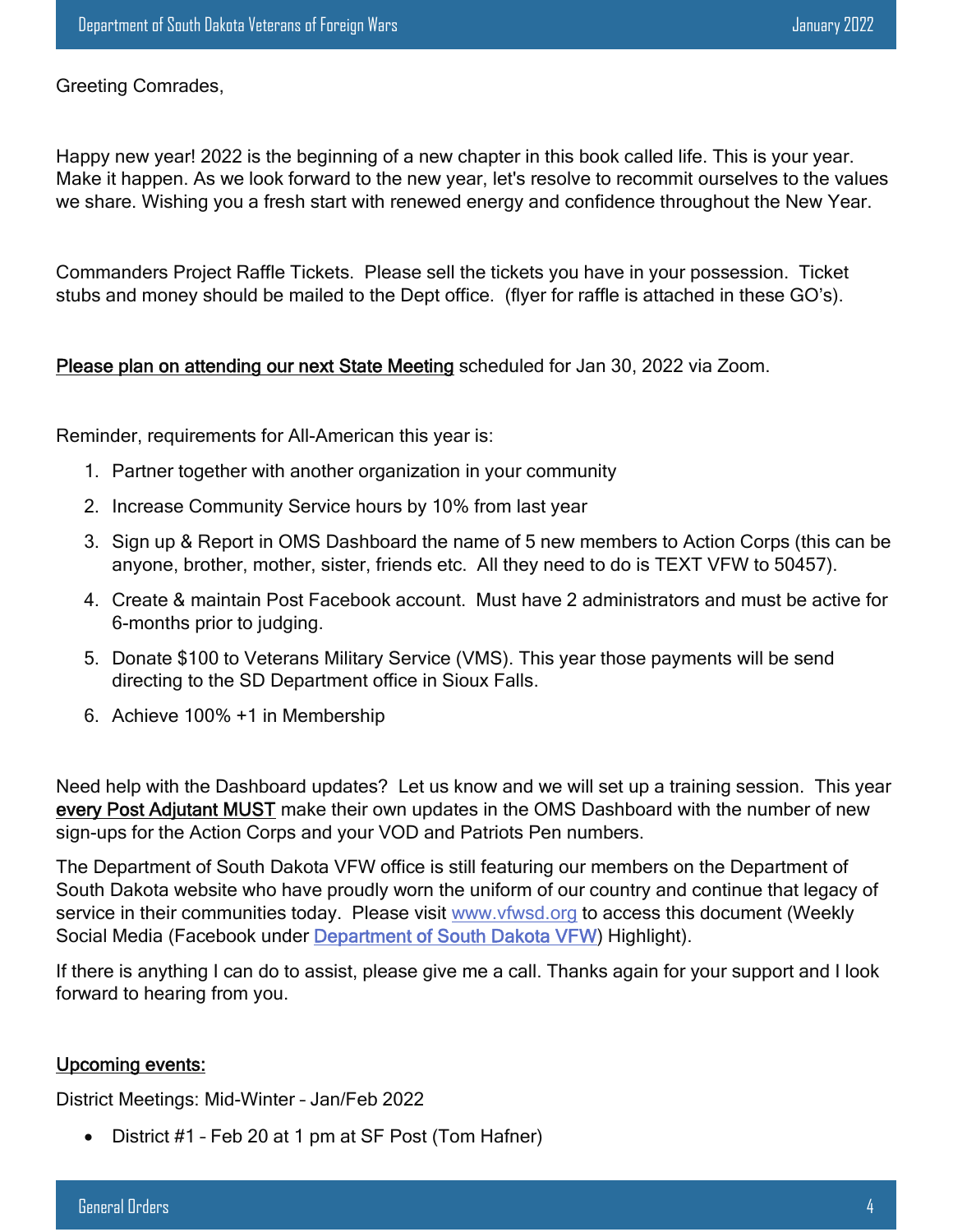- District #4 Jan 16 at 2 pm at Watertown (Barbara McKean)
- District #6 Jan 16 at 1 pm via Zoom (Dave Baumiller)
- District #7 Feb 6 at 2 pm at Armour Post (Barbara McKean)
- District #10 Jan 9 at 10 am at RC Post (Keith Blume)

Jan 10, 2022 – Attend POA/MIA at State Capitol at 2 p.m.

Jan 30 – Legislative Conference via Zoom Meeting

#### Barbara K. McKean

Barbara McKean

Barbara.mckean@ujs.state.sd.us

605-630-0771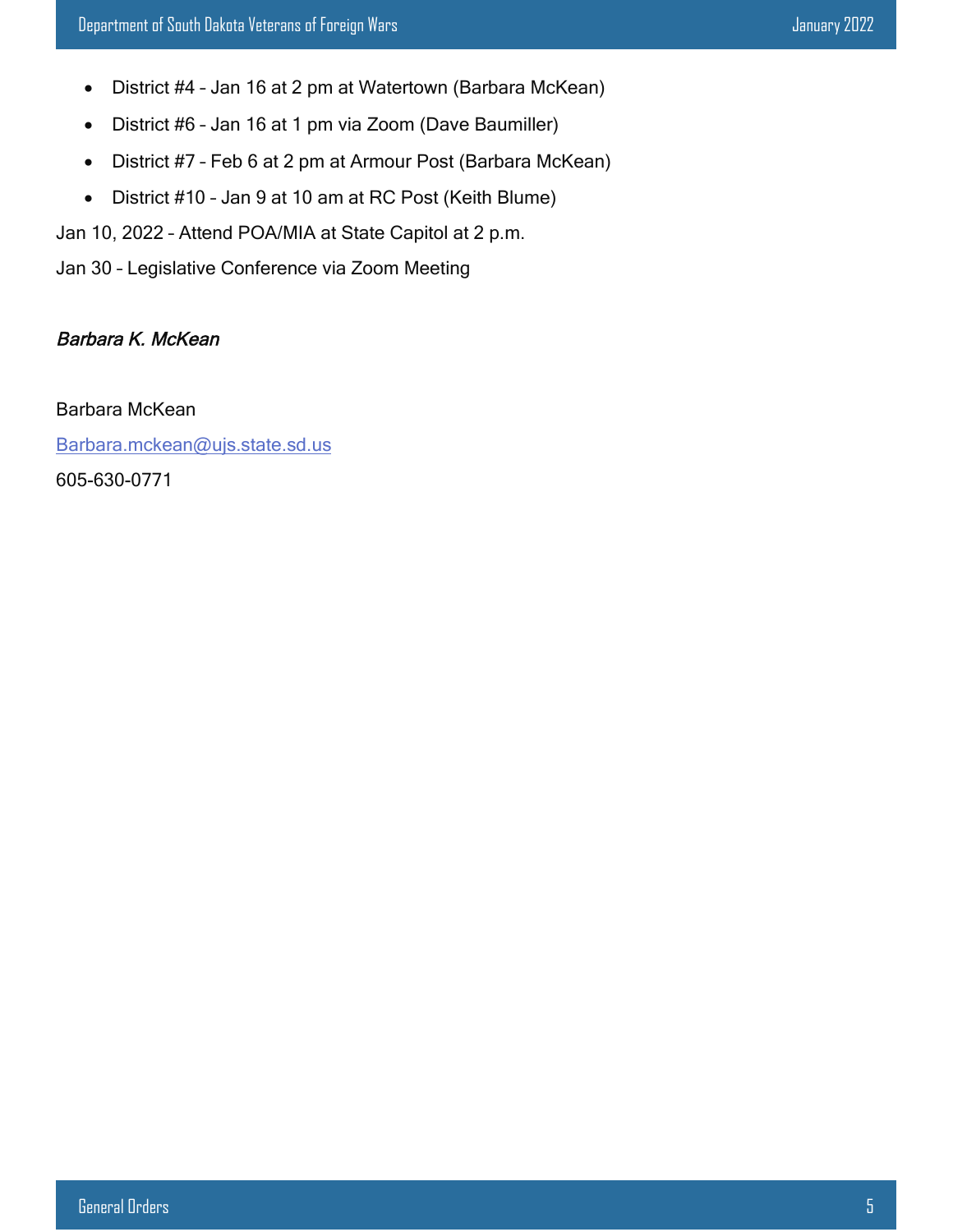#### **SENIOR VICE COMMANDER**

#### **JANUARY GENERAL ORDERS**

The Holidays are in the rear-view mirror for 2021, hopefully everyone had a Safe and Joyful season. Our Legislative Conference is scheduled in the near future. Your attendance is important. The Bylaws Committee is on the agenda. If you have input during this portion of the program, contact a Committee member (Anna, Sean, Cody, Eric, or me) and we will insure it gets discussed. So far, I only have two items up for review, Articles/Sections concerning Baseball and District Commanders. Contact us by email or phone. Adjutant Waltner has a draft SOP she will be presenting that will be helpful to Posts. Thank you for your interest.

Public Servant Awards (Emergency Medical Technicians, Law Enforcement & Firefighters) entries were due to Department Headquarters by January 1<sup>st</sup>. As of the submission date of these General Orders at least one (with multiple Entries from several Posts) Entry Form has been received from the following Posts: Aberdeen, Brandon, Huron, Mitchell, Parkston, and Sioux Falls. A small turn-out of only 11% of our Posts. With a week before the deadline, we are hopeful that more entries will be submitted.

A reminder that Memorial Day and Veterans Day Reports should be submitted to Department Headquarters as soon as possible. To date **Memorial Reports** have been received from the following Posts: D1-Yankton, Elk Point, Beresford, Vermillion, Canton, Brandon, Alcester; D4-Brookings, Madison, Sisseton, Webster; D6- Aberdeen, Huron, Pierre, Turton, Gettysburg; D7-Marty, Mitchell, Scotland, Lake Andes, Parkston, Winner, Chamberlain, Plankinton, Tyndall, Armour, Wagner, Burke; D10-Sturgis, Custer, Newell, Spearfish, Deadwood, and Quinn. As a Department we stand at just over 64%. **Veterans Day** Reports have been submitted by: D1- Yankton, Elk Point, Beresford, Vermillion; D4-Watertown, Brookings, Madison; D6-Huron, Pierre, Eureka, Gettysburg; D7-Marty, Mitchell, Parkston, Tyndall, Armour, Wagner; D10-Custer, Newell, and Deadwood. Only 37% submission rate. If your Post is not named in both listings, please get your Reports completed. District Commanders please contact your delinquent Posts. Negative Reports are required.

As a Department we have 113 members who will Expire (Not including those members who Expired in November and previous months) between now and January 31<sup>st</sup>. Saving these members and those who have already Expired should be a top priority. Have your Post Membership Chairperson and his Team contact these Comrades personally and ask them to renew. Thank you.

Please stay connected with our less fortunate and homebound Veterans and families during the upcoming months. Keep in mind you may be their only contact.

If I can be of any assistance contact me at the email or phone number (leave a message if no answer) listed below.

Tom Hafner Sr. Vice Commander Perseverance & Integrity tbmhafner@santel.net // 605-661-2750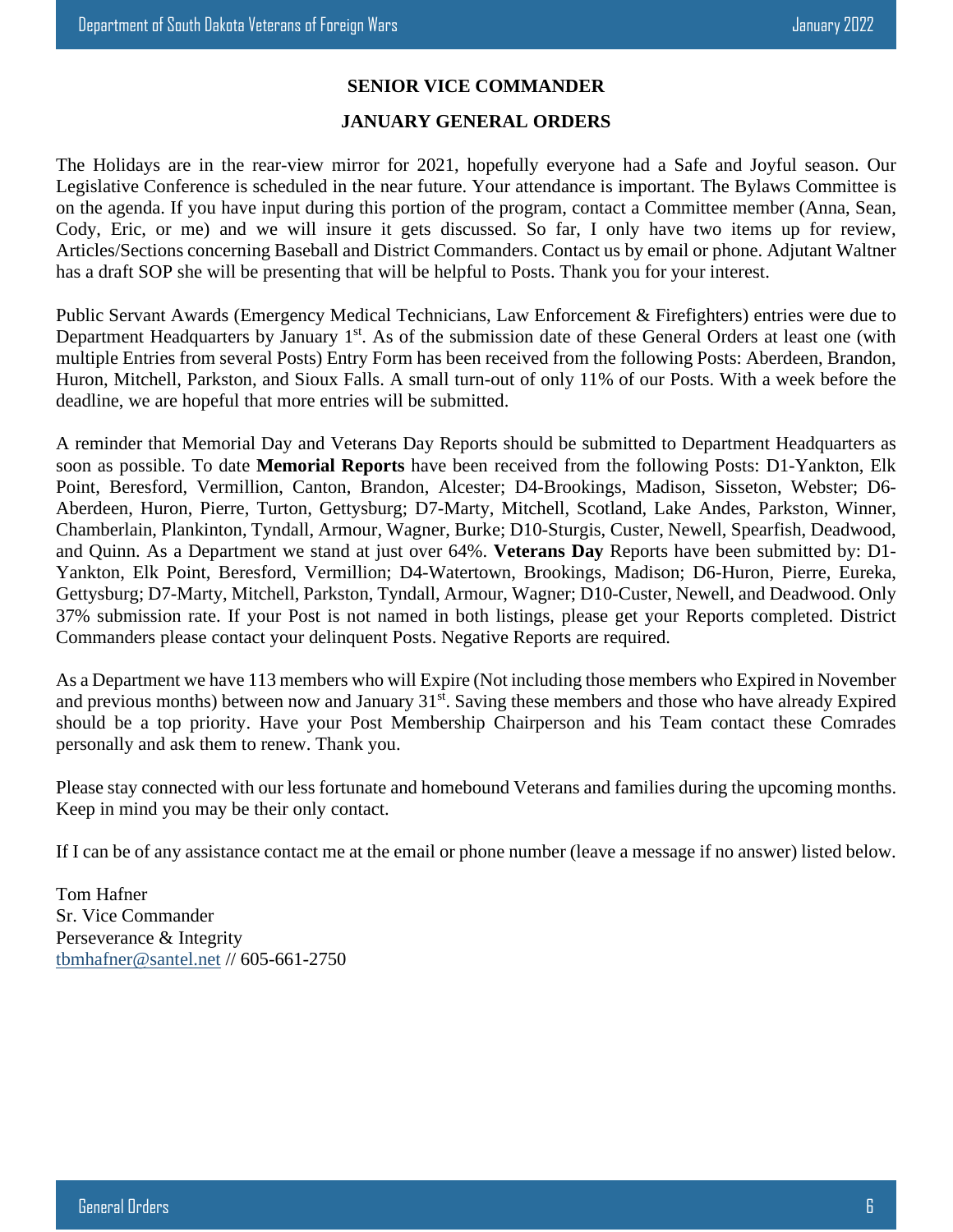Merry Christmas and a Happy New Year to all. We are currently at 88.33%, National is 88.59%. I was hoping to be at least 90% by now but maybe by the 1<sup>st</sup> of the year we'll make it still. The unpaid have not been added in yet, the numbers should increase dramatically when that happens.

This is the new membership program to help with your membership efforts. I believe the life grant should be double but I don't have any say in that. I hope this helps.

Starting January 1, 2022, every VFW Post that signs up and submits full membership dues\* for each member will receive a grant based on the type of membership submitted while funds are available.

| <b>Member Type</b>                                                                                     | <b>Rebate Amount</b> |
|--------------------------------------------------------------------------------------------------------|----------------------|
| New to the VFW Life member and/or<br>any **Reinstated annual to Life with full<br>Life member payment. | \$30.00              |
| New to the VFW Life member and/or<br>any **Reinstated annual to Life                                   | \$20.00              |
| <b>Installment Payment</b>                                                                             |                      |
| New to the VFW Annual member                                                                           | \$20.00              |
| **Reinstated Annual member                                                                             | \$10.00              |

\*Full membership dues include the per capita for National, Department and the Post.

\*\*Reinstated definition - Anyone that has been a member before, and their dues have been expired for 2 years and 1 day or more is classified as a Reinstated member.

Members submitted prior to January 1st are not eligible for this program.

Current Annual members defined as any member whose dues have not been expired more than two years are not eligible for the grant.

Members at Large are not part of this program.

Dave Baumiller, JVC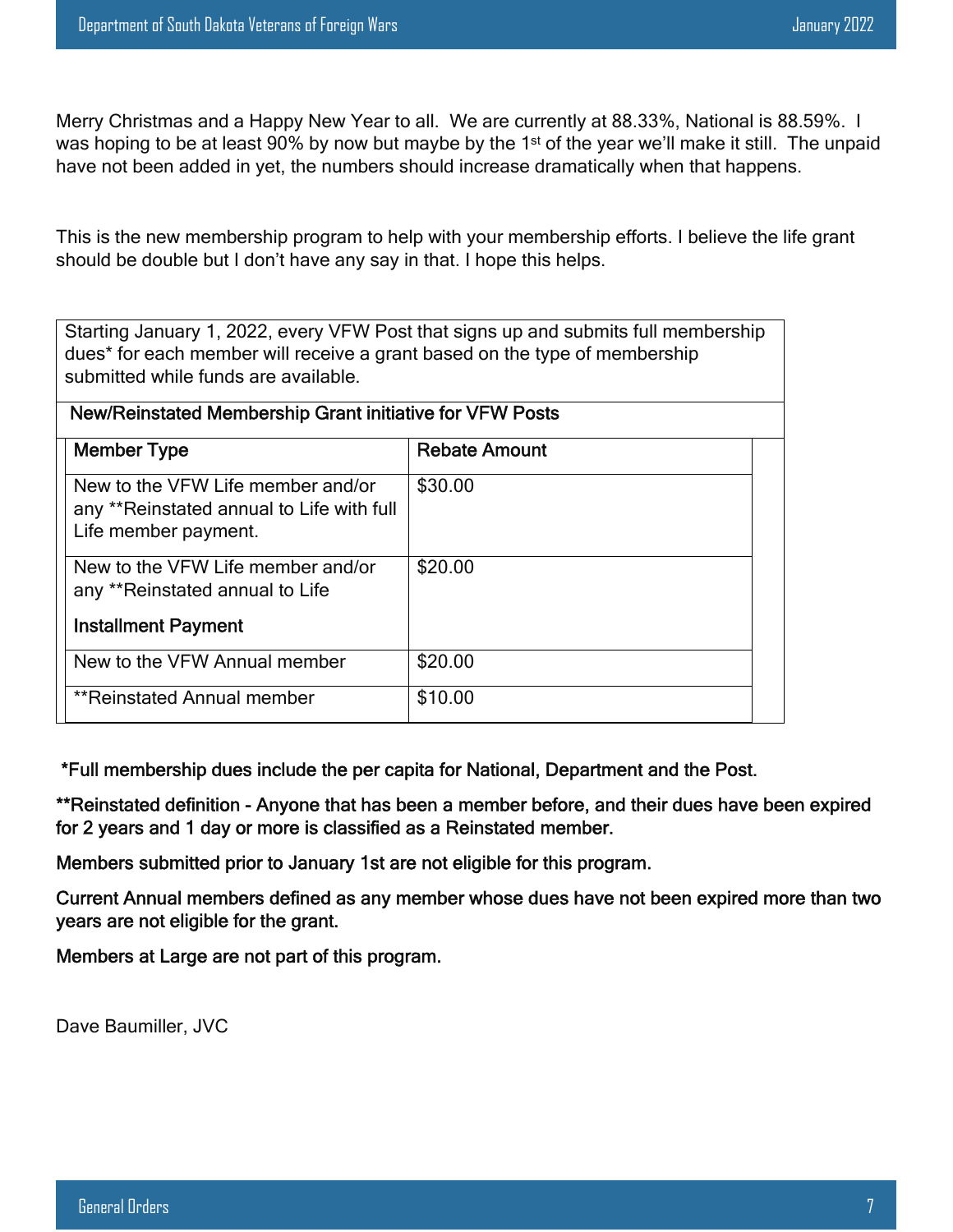#### Hello Comrades,

 December has been a challenging and blessed month. The 7 new Labrador Retrievers are six weeks old and so much Fun! I wish all of you the best New Year Ever! Please remember to assist/thank a Veteran and their Family Members whenever you have the opportunity to do so in the ensuing year.

 I would like to remind everyone that the months of January-March have the highest suicide attempt and completion statistical rates following the holiday season. Please watch and listen for the subtle **or** overt signs that may indicate someone is contemplating suicide. Here are some of the most prevalent:

- 1. Making statements like "I'd be better off dead" or "Everyone would be better off if I weren't around".
- 2. Loss of pleasure in usual activities.
- 3. Giving away treasured items to family, friends and others in general.
- 4. Disorganized thought processes or decreased linear and goal directed conversation.
- 5. Increased use of alcohol or drugs.
- 6. General irritability with family, friends and co-workers **or** withdrawing nearly completely from family, friends and co-workers.
- 7. Having access to firearms, lethal means or prescription benzodiazepines & opioids.

\*If you recognize these behaviors in someone you know, please do a "buddy check" ask your buddy how they are, if they need help and ask them if they are thinking about harming themselves or others or killing themselves or others. It may be difficult for some of you to ask these questions; yet the individual who is suffering may **NEED** you to ask these questions.

\*If the individual says "Yes" to any of the "self-harm or harm to others" questions listed above, **Do Not** Leave Them Alone, **Ensure** You Are Both in a **Safe Environment**, **Take** Your Buddy to the Nearest Emergency Room or Mental Health Treatment Services Office **or** call **911** if you are in a crisis situation and do not feel safe traveling with your buddy.

 The "Book of Reports" submissions for the Legislative Conference is due to State HQs **January 4, 2022,** the 2<sup>nd</sup> Quarter Hospital and Safety Reports are due no later than **January 10, 2022**. I will be checking my email twice daily following January 4<sup>th</sup>, 2022 and will continue to send updated spreadsheets to HQs to ensure I log all of the 2<sup>nd</sup> Quarter Reports prior to the conference in order to depict the most up to date information. Let's rock this report this year! Hooah!

 If you need copies of any of this year's reports, please email me at dakpatriot@gmail.com and I will send them to you.

 Thank you for your Service and everything you do each day for Veterans and their Family Members. Happy New Year & Stay Safe!

Very Respectfully,

 Glynis Collier State Surgeon Dept. of SD, VFW LPC, SD Lic#: 20200